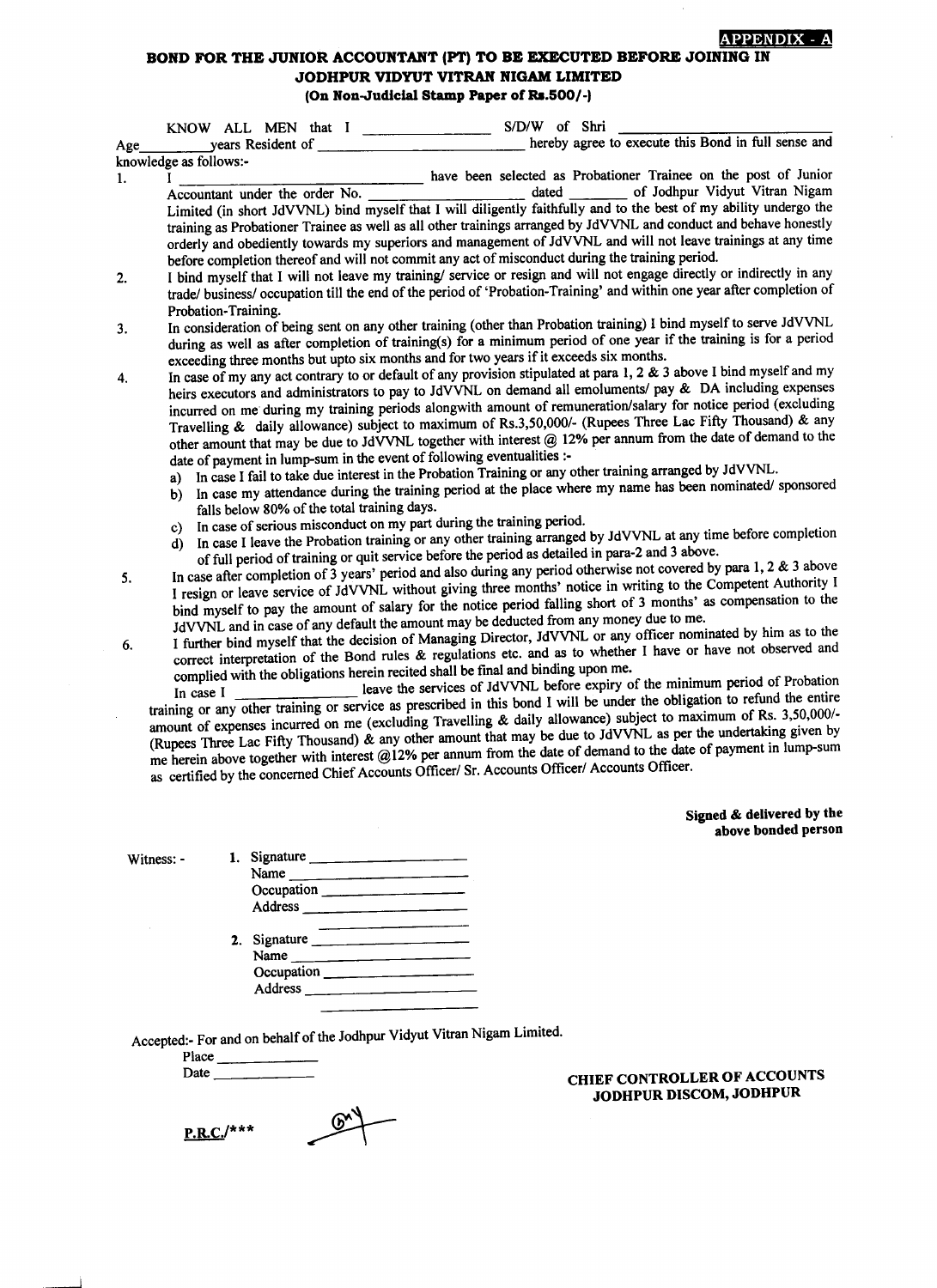#### SURETY TO BE GIVEN BY AN EMPLOYEE OF CENTRAL/STATE GOVERNMENT OR PUBLIC UNDER TAKINGS GETTING PAY IN PAY METRIX LEVEL-10(Old Grade pay- 3600) OR ABOVE ON NON-JUDICIAL STAMP PAPER OF Rs.500/-

|    |                                                     | Level L-<br>(Old Grade pay- ) do hereby stand this surety in respect of Shri/Ms.<br>Shri appointed as Probationer Trainee on the part of the contract of the pays S/D/W of                                                                                                                                                                                                                                                                                                                                       |                                                                      |     |
|----|-----------------------------------------------------|------------------------------------------------------------------------------------------------------------------------------------------------------------------------------------------------------------------------------------------------------------------------------------------------------------------------------------------------------------------------------------------------------------------------------------------------------------------------------------------------------------------|----------------------------------------------------------------------|-----|
|    |                                                     | the office of the settled as follows :-                                                                                                                                                                                                                                                                                                                                                                                                                                                                          |                                                                      |     |
| 1. |                                                     | That Shri/Ms. __________________ will diligently faithfully and to the best of his/ her ability undergo the training as Probationer                                                                                                                                                                                                                                                                                                                                                                              |                                                                      |     |
|    |                                                     | Trainee as well as all other trainings arranged by JdVVNL and conduct and behave himself/ herself honestly orderly and obediently<br>towards his/ her superiors and management of JdVVNL and will not leave trainings at any time before completion thereof and will<br>not commit any act of misconduct during the training period.                                                                                                                                                                             |                                                                      |     |
| 2. |                                                     | That Shri/Ms. _____________________ will not leave training/ service/ resign and will not engage directly or indirectly in any                                                                                                                                                                                                                                                                                                                                                                                   |                                                                      |     |
|    | Training.                                           | trade/ business/ occupation till the end of the period of 'Probation-Training' and within one year after completion of Probation-                                                                                                                                                                                                                                                                                                                                                                                |                                                                      |     |
| 3. |                                                     | In consideration of Shri/Ms. ______________ being sent on training I undertake that Shri/Ms. _____________ will serve                                                                                                                                                                                                                                                                                                                                                                                            |                                                                      |     |
|    |                                                     | the JdVVNL after completion of training(s) for a minimum period of one year if the training is for a period exceeding three months<br>but upto six months and for two years if it exceeds six months.                                                                                                                                                                                                                                                                                                            |                                                                      |     |
| 4. |                                                     | That if Shri/Ms. will indulge in any act contrary to any surety given by me at para 1, 2 and                                                                                                                                                                                                                                                                                                                                                                                                                     |                                                                      |     |
|    |                                                     | 3 above I bind myself and my heirs executors and administrators to pay to JdVVNL on demand all emoluments/ pay & DA<br>including expenses incurred on him/her during such training periods alongwith amount of remuneration/salary for notice period<br>(excluding Travelling & daily allowance) subject to maximum of Rs. 3,50,000/- (Rupees Three Lac Fifty Thousand) & any other<br>amount that may be due to JdVVNL together with interest @ 12% per annum from the date of demand to the date of payment in |                                                                      |     |
|    | lump-sum in the event of following eventualities :- |                                                                                                                                                                                                                                                                                                                                                                                                                                                                                                                  |                                                                      |     |
|    | a)<br>b)                                            | In case he/she fails to take due interest in the Probation Training or any other training arranged by JdVVNL.<br>In case his/ her attendance during the training period at the place where his/ her name has been sponsored falls below<br>80% of the total training days.                                                                                                                                                                                                                                       |                                                                      |     |
|    |                                                     | In case of serious misconduct on his/ her part during the training period.                                                                                                                                                                                                                                                                                                                                                                                                                                       |                                                                      |     |
|    | c)<br>d)                                            | In case he/ she leaves the Probation training or any other training arranged by JdVVNL at any time before completion<br>of full period of training or quit service before the period as detailed in para-2 and 3 above.                                                                                                                                                                                                                                                                                          |                                                                      |     |
| 5. |                                                     | I further bind myself that the decision of Managing Director, JdVVNL or any officer nominated by him as to the correct<br>interpretation of the Surety Bond rules & regulations etc. and as to whether Shri/ Ms.                                                                                                                                                                                                                                                                                                 |                                                                      | has |
|    |                                                     | or has not observed and complied with the obligations herein recited shall be final and binding upon me.                                                                                                                                                                                                                                                                                                                                                                                                         |                                                                      |     |
|    | In case Shri/Ms.                                    |                                                                                                                                                                                                                                                                                                                                                                                                                                                                                                                  | leaves the services of JdVVNL before expiry of the minimum period of |     |

Probation training or any other training or service as prescribed in this Surety and Bond I will be under obligation to refund the entire Probation training or any other training or service as prescribed in this Surety and Bond I will be under obligation to reflect the<br>amount of expenses incurred on him/ her (excluding Travelling & daily allowance) subject amount of expenses incurred on ning her (excluding Fravening & dari) discussed the surety given by me herein above together with interest  $@$ <br>Lac Fifty Thousand) & any other amount that may be due to Javy VNL as per the s late the concerned Chief Accounts Officer/ Sr. 12% per annum from the date of demand to the date of payment in lump-sum as certified by the concerned Chief Accounts Officer/ Sr. Accounts Officer/ Accounts Officer.

> Signature of Surety with rubber stamp of Designation Office

Signature should be vcrified bY the controlling officer of Surety with rubber stamp of Designation Office.

Witness: - 1. Signat

 $\sim 100$ 

|  | $S$ gnature                                                                                                                                                                                                                    |  |
|--|--------------------------------------------------------------------------------------------------------------------------------------------------------------------------------------------------------------------------------|--|
|  | Name                                                                                                                                                                                                                           |  |
|  | Occupation _____                                                                                                                                                                                                               |  |
|  | Address and the contract of the state of the state of the state of the state of the state of the state of the state of the state of the state of the state of the state of the state of the state of the state of the state of |  |
|  | Signature                                                                                                                                                                                                                      |  |
|  | Name                                                                                                                                                                                                                           |  |
|  | Occupation                                                                                                                                                                                                                     |  |
|  | Address ______                                                                                                                                                                                                                 |  |

Accepted: - For and on behalf of the Jodhpur Vidyut Vitran Nigam Limited'

| Place |  |
|-------|--|
| Date  |  |

 $P.R.C.'$ \*\*\*

## CIIIEF CONTROLLER OF ACCOUNTS JODHPUR DISCOM, JODHPUR